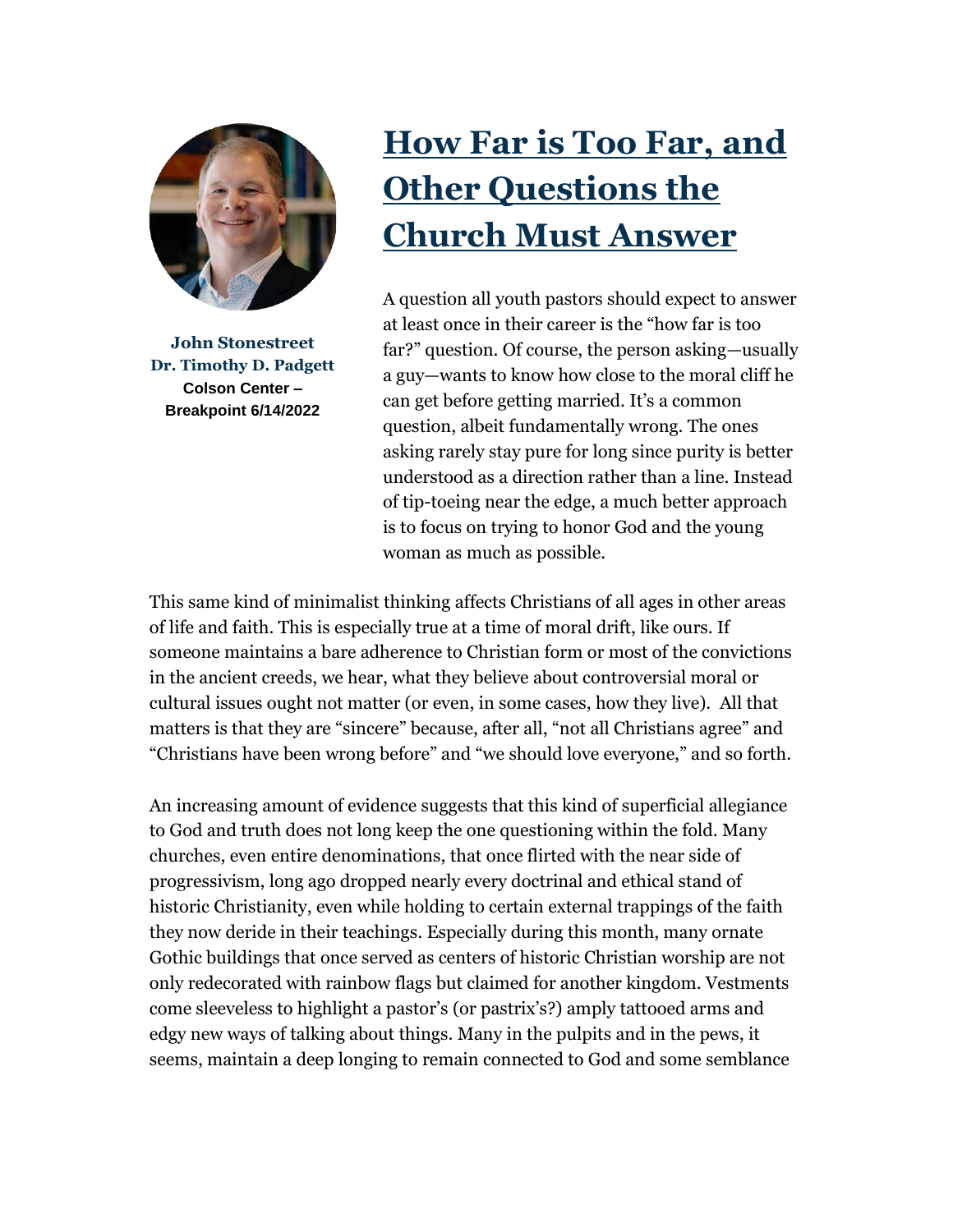of Christianity, but not to the claims of morality and truth that go along with them.

More and more, historically Christian institutions are drifting too. In just the last few months, a once-Christian magazine published an article on sex written by a self-[described "polyamorous Christian"](https://email.breakpoint.org/e3t/Ctc/2K+113/cCDWX04/VVsxkz8cq7wqN4QQWX36HbHyW67tPB74LhwMLN2_Qd4y2-MKpV1-WJV7CgVgRW5SpdG39jXBdCW6xpDns6mnQQJVxKf598-WKPZW183_XF43SV7rN8KT2dnGLwhlN2tcBq12_H-bW4rtGX33C6qSVW6ZxyTT1jn_1jW791HLw3h9HHvW3HKmrl3KkFRwW6c_p9b8yGQcZW32gbh32y9nzGW3Lcv826vjb19N6-Wm0qp2GPvN3765vd_M9tMW9h5bxL8RqjtBV_K4L_5F0YJzMD7RS4vT8bjMlmMTrtBcdGW3npb2_6B92sdW69ly_R7pRxK-W7dr0wM1kqpgG31wJ1) and another that argued for the "reproductive rights" (abortion) of "<u>[women and pregnant people.](https://email.breakpoint.org/e3t/Ctc/2K+113/cCDWX04/VVsxkz8cq7wqN4QQWX36HbHyW67tPB74LhwMLN2_Qd4S2-MKJV1-WJV7CgYrlW5tKJCD8qLqvNF5dX9wlWD2vW5Gg4gb50FK0MW4DGy6W3BTh5MW8W79BB7SmghWW36fh_g4fgb4fW6z59G76-xvBRW1Rnjk28LNJT3W1DcV4y7-KrrRW41_bt41026pqW2RnKrp8pr_GCW1R2j535TMsfPW61nCFx88_g62W3LsFBd5GcWYTW7LwNWw66hz0LW1lP9Fv7PgP0DW87n-t84rm4pTN8h1WWHCk9vJN3W7V8kC1K4wW49jfb232MWPbW8wHYfT62Pb6lVcTY3d8jkwDlW7VCHCN3G9-9YN6VWp9cw2str313M1)</u>" Many Christian colleges are likewise struggling with their identity and their past convictions, particularly in trying to find the line between [loving those who struggle with same](https://email.breakpoint.org/e3t/Ctc/2K+113/cCDWX04/VVsxkz8cq7wqN4QQWX36HbHyW67tPB74LhwMLN2_Qd4f2-MK5V1-WJV7CgQP6W4lg3_w7DKHcYW2yxdlS5D45hnW124jxy7Zlcx-W8gJl0y7ZZpqkW7jcYJK84HxybW3Sc94v12YDTQN4lSfXh2K3RYN8n3L8f_4_DgW2HFXny3GsQN-VpYTcl4kQ8fLW5KBL2h9dk5S4W8K-Rt63-wQR3N5yN-_zgY7wzW6g8CMc6JlNlqVX9Gvq8WQQQ9W31lmBc80PQB_N12ydmSxff0gW32pTSQ5kWNbSN4L7-BgQV05NW5r88sZ7dS1JK3q2k1)[sex attraction](https://email.breakpoint.org/e3t/Ctc/2K+113/cCDWX04/VVsxkz8cq7wqN4QQWX36HbHyW67tPB74LhwMLN2_Qd4f2-MK5V1-WJV7CgQP6W4lg3_w7DKHcYW2yxdlS5D45hnW124jxy7Zlcx-W8gJl0y7ZZpqkW7jcYJK84HxybW3Sc94v12YDTQN4lSfXh2K3RYN8n3L8f_4_DgW2HFXny3GsQN-VpYTcl4kQ8fLW5KBL2h9dk5S4W8K-Rt63-wQR3N5yN-_zgY7wzW6g8CMc6JlNlqVX9Gvq8WQQQ9W31lmBc80PQB_N12ydmSxff0gW32pTSQ5kWNbSN4L7-BgQV05NW5r88sZ7dS1JK3q2k1) and [functionally a](https://email.breakpoint.org/e3t/Ctc/2K+113/cCDWX04/VVsxkz8cq7wqN4QQWX36HbHyW67tPB74LhwMLN2_Qd572-MK_V1-WJV7CgBZgN4GqrSLjt02QW831kTd4nphyXW5rP7-31ps0LCW328pmh5KjjW2W46fw7V3N51q2W4-MXNT7NsgFtW2R6M0c33TGdWW1Sqlqg3y4KdNW1Qqm3M8t0XcXW9j31BM2nZlGJW5l0yPW3vFLRnN8RtHkqFPnfTW7XPYfd1VdGNDW1fp4C062VlH1W3tdhwR2ZDmM5W1KxNQ64gZmnZW4csp2r2PpvvdW8rvkZy4hwDqzW8nYjgH6sQkPZW5bllG27XjNJYW4cjSzy1v1Z_8W8TDs5d2L8c9rW6V0PxX1dkXb9W91BzLf5vwWJ8W3V4-R93NcM0tN6jJFgh8vnrF3nqV1)ffirming such lifestyles. When [a historically](https://email.breakpoint.org/e3t/Ctc/2K+113/cCDWX04/VVsxkz8cq7wqN4QQWX36HbHyW67tPB74LhwMLN2_Qd4y2-MKpV1-WJV7CgZK8W27tfPF54s22FW5d5tkP2hgyJWW1b1G7d1WDfJcW422MgP64HFP9W5st0qd8BXmW-W4nC85Y7tqkfxW1JhFjG4jJpBkW3bf0jB4PwvkDW3z6Dvw3xg2fnW76DgSj7j0S9kW5JR1gW2C8kXlW6pQL-x2hQKwqW5Q_Zmy7204qVW828RWq8B4JJjW6GPMSK2fj0RJW3sXc-76yZ-kXW3rZ3t86qqQl7N6QRjbwprpcHW3RSTGY7P1YcdW4SYjvL5RTgTxN8l_rRH7nXvCW2pNHk97-BDzy3hc71)  [Baptist school offered](https://email.breakpoint.org/e3t/Ctc/2K+113/cCDWX04/VVsxkz8cq7wqN4QQWX36HbHyW67tPB74LhwMLN2_Qd4y2-MKpV1-WJV7CgZK8W27tfPF54s22FW5d5tkP2hgyJWW1b1G7d1WDfJcW422MgP64HFP9W5st0qd8BXmW-W4nC85Y7tqkfxW1JhFjG4jJpBkW3bf0jB4PwvkDW3z6Dvw3xg2fnW76DgSj7j0S9kW5JR1gW2C8kXlW6pQL-x2hQKwqW5Q_Zmy7204qVW828RWq8B4JJjW6GPMSK2fj0RJW3sXc-76yZ-kXW3rZ3t86qqQl7N6QRjbwprpcHW3RSTGY7P1YcdW4SYjvL5RTgTxN8l_rRH7nXvCW2pNHk97-BDzy3hc71) official status to a campus LGBTQ group, the reason was to "help students gain deeper understanding of their own and others [sic] complex and intersectional identities, including gender and sexuality and faith and spirituality."



And then, two weeks ago, Eerdmans Publishing Company, publisher of some of the most important works of Christian theology for over 100 years, [tweeted](https://email.breakpoint.org/e3t/Ctc/2K+113/cCDWX04/VVsxkz8cq7wqN4QQWX36HbHyW67tPB74LhwMLN2_Qd4y2-MKpV1-WJV7CgVMGW95sBPs4W77jlVF5BYz7m-dfmV7npfB7pDRkZW8sy3HP1BHQYVW49NmRW8DSLHxW6mxZTJ4F2q1jMlsplTknpMCW493D7l5TRhBQW5C70Hy1h6B_nW8r2PYN2Vx1KsW666m2z24gXL1W5W-tp65w3xGkW5QhZly62pkffW2HP19b1hXlRkVf_PjF3vKnvyW2hCxvx7bBFWyW5Lvvmj7Cm5YrW3wG9dx5r1yZQW4V2mnV6yP2K_W52xlSR7hhR2RN9dKSPBd_MLtTCJd95f8t3f3d1p1) out a list of LGBTQ-affirming books they've published along with, "Wherever you stand or whatever you think you know, #PrideMonth is a time to take a step back, to listen to real stories, and seek to understand." After initially deleting the tweet, they doubled down on their support, insisting in a lengthy tweet thread that Christian ethics couldn't be reduced to "right" and "wrong" opinions. [Jake Meador](https://email.breakpoint.org/e3t/Ctc/2K+113/cCDWX04/VVsxkz8cq7wqN4QQWX36HbHyW67tPB74LhwMLN2_Qd4f2-MK5V1-WJV7CgZH7W4BDn2m64Tb6GW69rtFZ8YnCcPW48_srW65sfFCMTxBMzLFLXpW1VX6FZ2MlsDRN7L7BlW8d74XW4VgkR33rBHqKW91zpgB4StXdTW7Mzxmz49z_gDVV5K_V4-rsd5W1jMl3D8vzl5fW1WBvf27MW4K4W1Q7WPj8SvcKLW1HdRyM2L0c9cW5zdFGT5gj0-6W27x9L18zCzHMW2pCQ8K4MnJ8rW8XghzK7lWQLsW7d8LDd1SDR4JW8qCr8B46XQ1Y313N1) of *Mere Orthodoxy* rightly described the moral reasoning as "gibberish."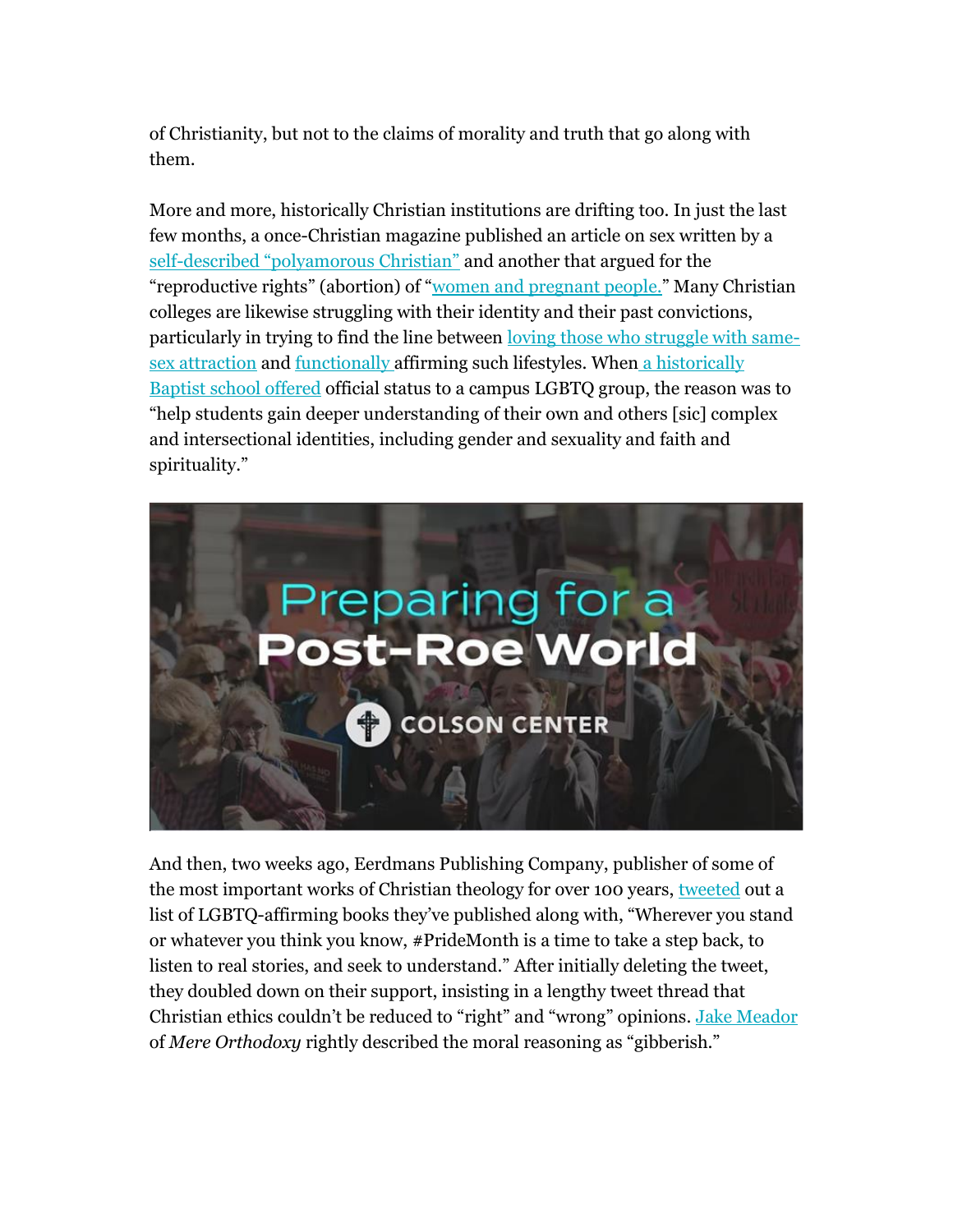The problem in these kinds of situations is not just reaching wrong conclusions about culturally significant issues. It's the approach taken.

Throughout Church history, Christians have attempted to keep issues of lesser importance from obstructing the overall work of the Church. This has required a sort of prioritization of doctrines and ethical reasoning. So, things like the deity of Christ and the reality of the Trinity are ranked higher than questions about the mode and meaning of baptism, the exact timeline to the Second Coming, or how long hymn lines should be.

Often, this principle is summarized by the phrase, "[In essentials, unity; in non](https://email.breakpoint.org/e3t/Ctc/2K+113/cCDWX04/VVsxkz8cq7wqN4QQWX36HbHyW67tPB74LhwMLN2_Qd4S2-MKJV1-WJV7CgHl0W7KHH373Dtr9wW36q4d81gjKGTW7znkbm3WqLBdW1GrjrX1fRwtYW6thypy3MTkTRW2G9mrC22N2gxVmz7991NzX1CW15C6Q63sYKshW70QSrh8yrh2PW8zRrQ16lYg_bW2gt04S3zm1xcW9kDQ6P2kqTjdW8sX_l67w9QVDN3c2kqJXJ1wdW8QFwPV7Kkx89W7v6H8z3sd4VYW3KmJsQ23QvmSW9fXH2L3dqBkVW6QH0L93QdpjRW4VWWFM2wL_T9W4sZr2C4HTZ1bV9-3qJ8qFzpRW6mlb--1bCb6WW11tW3X323LSk3gXW1)[essentials, liberty; in all things, charity.](https://email.breakpoint.org/e3t/Ctc/2K+113/cCDWX04/VVsxkz8cq7wqN4QQWX36HbHyW67tPB74LhwMLN2_Qd4S2-MKJV1-WJV7CgHl0W7KHH373Dtr9wW36q4d81gjKGTW7znkbm3WqLBdW1GrjrX1fRwtYW6thypy3MTkTRW2G9mrC22N2gxVmz7991NzX1CW15C6Q63sYKshW70QSrh8yrh2PW8zRrQ16lYg_bW2gt04S3zm1xcW9kDQ6P2kqTjdW8sX_l67w9QVDN3c2kqJXJ1wdW8QFwPV7Kkx89W7v6H8z3sd4VYW3KmJsQ23QvmSW9fXH2L3dqBkVW6QH0L93QdpjRW4VWWFM2wL_T9W4sZr2C4HTZ1bV9-3qJ8qFzpRW6mlb--1bCb6WW11tW3X323LSk3gXW1)" On the whole, this is a wise philosophy. It allows cooperation among Christians who disagree about certain things but share an allegiance to Christ. The non-negotiable doctrines are epitomized in the creeds of the Church, like the **[Apostles'](https://email.breakpoint.org/e3t/Ctc/2K+113/cCDWX04/VVsxkz8cq7wqN4QQWX36HbHyW67tPB74LhwMLN2_Qd4f2-MK5V1-WJV7CgT5-W6nYS611YF41nW519k1J5_f5TFW4jrw974F4zrHW2LmGXV4BBwyNW7qJqhL8BPqhdW6v63XH2RkQ8VW77V2wN2VxHPcN1_NN9H96-VHW7dTHkn1cwPdFW7srf7s17DbVsVmq3--40PmvzW1mDZ0l1d7nW4W3lSP0W7KRhc_N6DDWqfchQKgW5nYbVn7LM-dMW7mDlxh7vqjLsW3RgJNT4n2sMQVs8bt34sXm3rN9gVrPftBzkvVz3X3B32_Wgf34yj1)** and **Nicene** Creeds. For centuries, these statements of faith have been guideposts for the Church, noting the boundaries of Christian truth and warning how far is too far.

Even so, what the creeds state, especially about creation, sin, and salvation, further implies things that were once taken for granted. For example, no one claiming the term Christian would have questioned, until yesterday at least, that believing in the "maker of heaven and earth" did not also include believing that He also made humans in His image, male and female. Believing in the death and resurrection of Jesus implied believing that we need His death and resurrection to pay for our sin. Or at least it used to.

When these kinds of weighty ethical questions are put into the category of secondary concerns and then dismissed as largely irrelevant, even primary concerns are cut from the roots which give them meaning and definition in the first place. In the end, what is left is a religion that looks like the liberal Christianity [H. Richard Niebuhr](https://email.breakpoint.org/e3t/Ctc/2K+113/cCDWX04/VVsxkz8cq7wqN4QQWX36HbHyW67tPB74LhwMLN2_Qd4y2-MKpV1-WJV7CgzTqW8kPMFq4-936jW6TQqkn2NvmDCW3K9mLJ1zQBwCW48XNXs2lc8K4VH1tcm5QxqGDW5bvyhK4S71RNW7lS0Lm29BfWBW4473Hl22ybJ-W76pHqs2LJVRNVKQrTs45XmltW181rcW5MQVZfV8DwtF28vw_NW2v_VD42zVghgW4fvTd22dr687W4c7r2-4cRKCHW59ktq95CGf15W5qn2vt30vcWNVFQS0W7dpRktW7RVZRj3S5gmjW62-m3B9bCzrrW1XrMcR8NR8nHW4DlXs794wVqF34g51) described a century ago, "A God without wrath brought men without sin into a Kingdom without judgment through the ministrations of a Christ without a Cross."

When Christ sent His apostles to convert the world, charging them with the Great [Commission](https://email.breakpoint.org/e3t/Ctc/2K+113/cCDWX04/VVsxkz8cq7wqN4QQWX36HbHyW67tPB74LhwMLN2_Qd4y2-MKpV1-WJV7CgTxbW58c6Ly1qV1VkW1M6j_N5MyD0fW5gwGwR8k7SJCVtXBsl3CFgvjW3DRRqX3-5Bj7W4WglRq6xf3FgW2Kyb7z3kqjlvW6D67G_1f41CcW7-RK9R1wHqjvW3t8-T087XKW8W6vGh7J40jWLxN2Ndtgnx3s4lW2VF90h98Dp-vW5-VlXc3q1sDlW8pVNgY59T6h3W8hkKRn900_HYW98FC_-1-5PzgW2RTZVd3gYVVhW8dMw_b7YL_KBW6z9F3F4DVx2QV9n7yH5y1P_JW7v-9Xb8n6vsh38SS1), He didn't tell them just to teach new Christians the basics of the faith; He told them to make disciples. They were to do this by teaching *all* that they had been commanded. A rootless faith, content only with bare minimums, or with